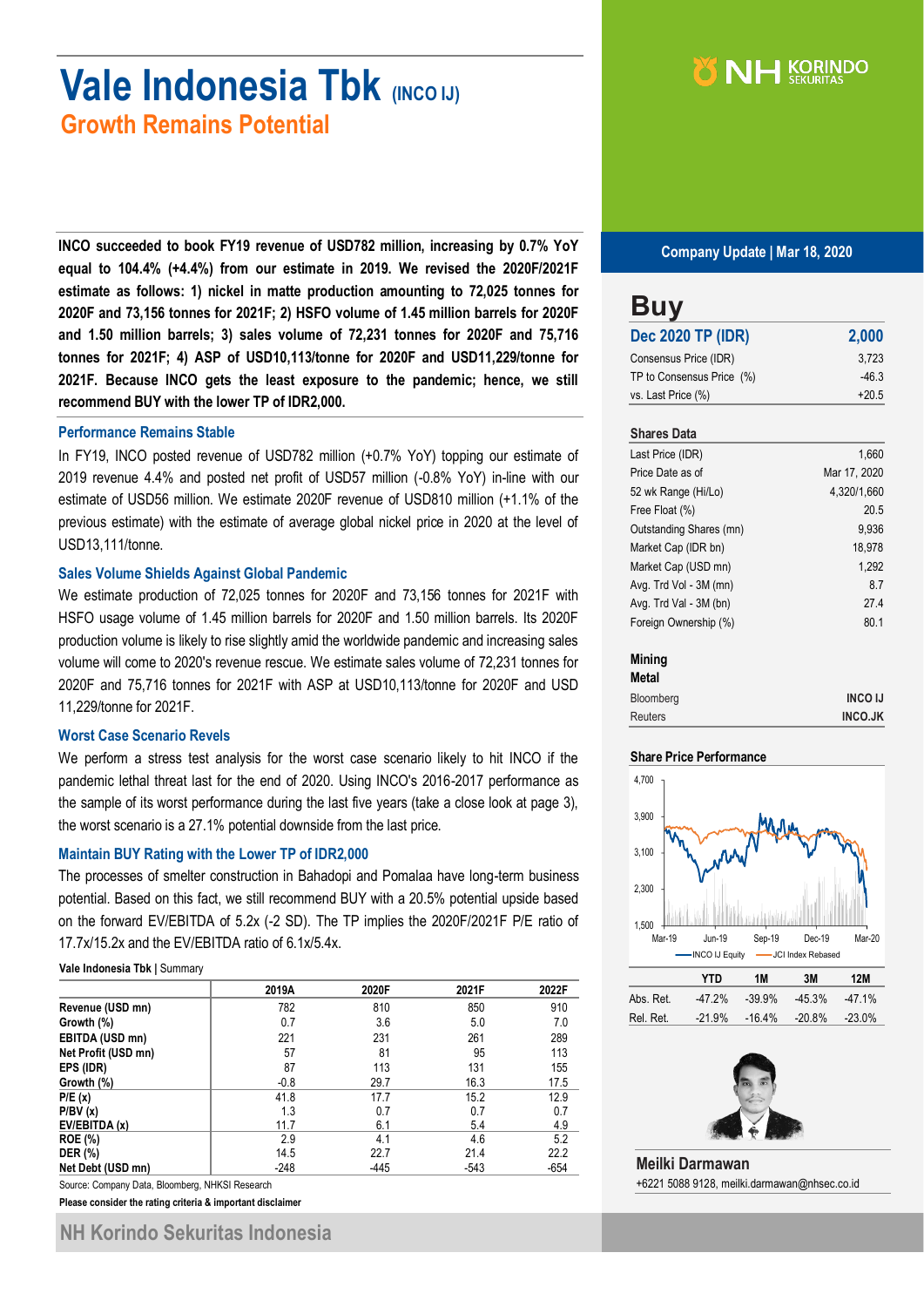# **Performance Highlights in Charts**

## **FY19 Destination of Sales**



## Source: Company Data, NHKSI Research





Source: Company Data, NHKSI Research



## **Production & Sales Volume**





Source: Company Data, NHKSI Research



Source: Company Data, NHKSI Research

## **ASP & Cost Per Tonne**



Source: Company Data, NHKSI Research

Source: Company Data, NHKSI Research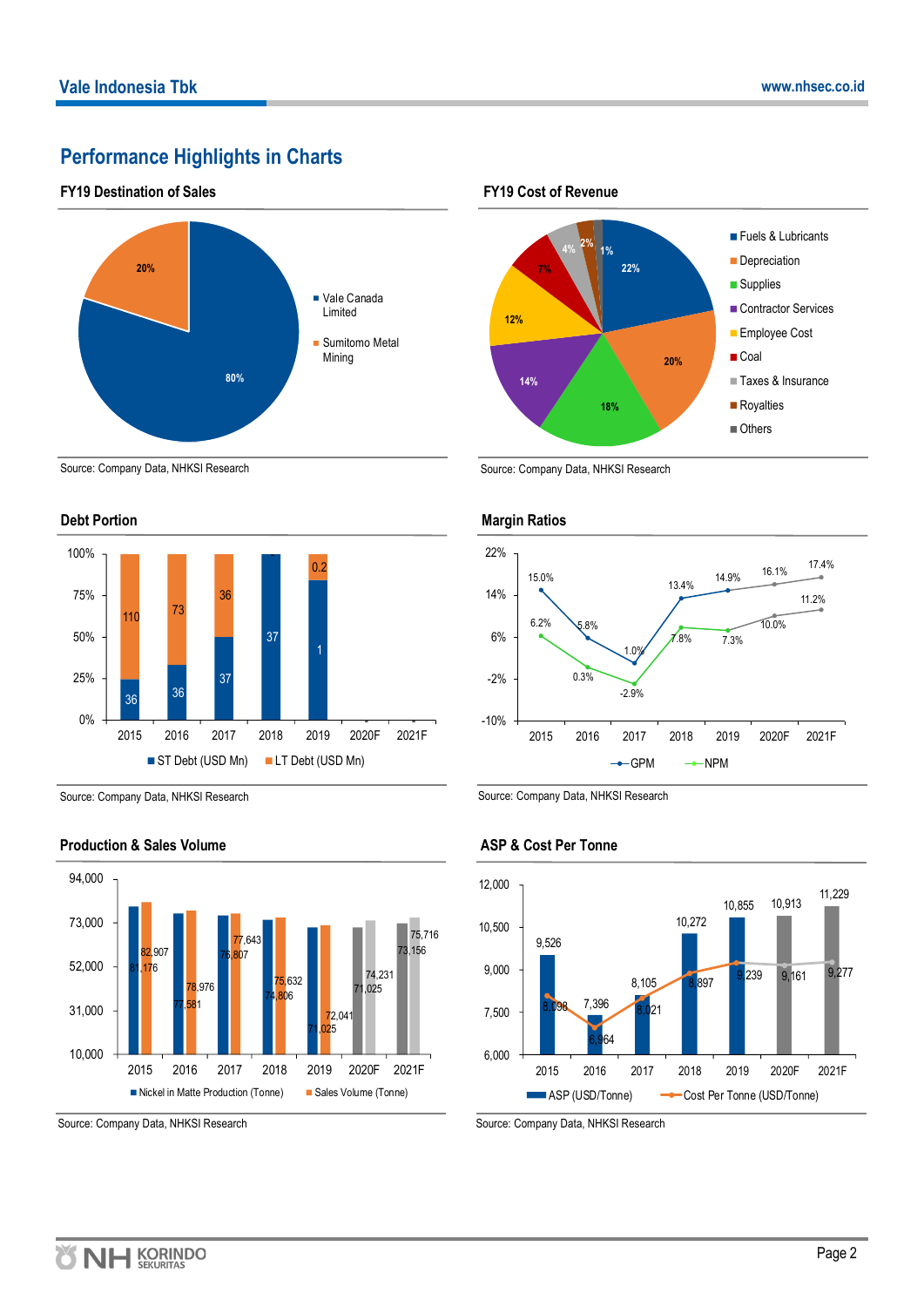# **Valuation & Other Highlights in Charts**

## **3-Year Forward EV/EBITDA Band**



Source: Bloomberg, NHKSI Research





Source: Bloomberg, NHKSI Research

## **Stress Test Analysis**



**<sup>3-</sup>Year Dynamic Forward EV/EBITDA Band**

Source: Bloomberg, NHKSI Research



# **Stock & Nickel Prices Movement**

Source: Bloomberg, NHKSI Research

|                                          | <b>NHKSI Estimates</b> |         |        | <b>Actual</b> | <b>Stress Test</b>                                 |                                                                    |
|------------------------------------------|------------------------|---------|--------|---------------|----------------------------------------------------|--------------------------------------------------------------------|
|                                          | 2019A                  | 2020F   | 2016   | 2017          | <b>Using Worse of Description</b><br>2016 and 2017 |                                                                    |
| <b>Total Production (Tonne)</b>          | 71,025                 | 72,025  | 77,581 | 76,807        | 76.807                                             | In Stress Test, we use the lowest of production in 2016 and 2017   |
| <b>Total Nickel Sales Volume (Tonne)</b> | 72,044                 | 72,231  | 78,976 | 77,643        | 77.643                                             | In Stress Test, we use the lowest of sales volume in 2016 and 2017 |
| ASP (USD/Tonne)                          | 10,855                 | 10,113  | 7.396  | 8,105         | 7.396                                              | In Stress Test, we use the lowest of ASP in 2016 and 2017          |
| <b>Operating Profit (USD Mn)</b>         | 88                     | 110     | 17     | $-21$         | 20                                                 | Fell from USD88 million to USD20 million in 2020                   |
| Net Profit (USD Mn)                      | 57                     | 81      | $-18$  | 61            | 14                                                 | Fell from USD57 million to USD14 million in 2020                   |
| EPS (IDR)                                | 87                     | 113     | 3      | $-21$         | 20                                                 | Fell from IDR87 to IDR20 in 2020                                   |
| Fair Multiple (x)                        |                        | 5.2     | 5.2    | 5.2           | 5.2                                                |                                                                    |
| Fair Price (IDR)                         |                        | 2,000   |        |               |                                                    | 1.210 Worse case TP; which might be realistic                      |
| Last Price (IDR)                         |                        | 1,660   |        |               | 1,660                                              |                                                                    |
| Upside/Downside (%)                      |                        | $+20.5$ |        |               | $-27.1$                                            |                                                                    |

Source: Bloomberg, NHKSI Research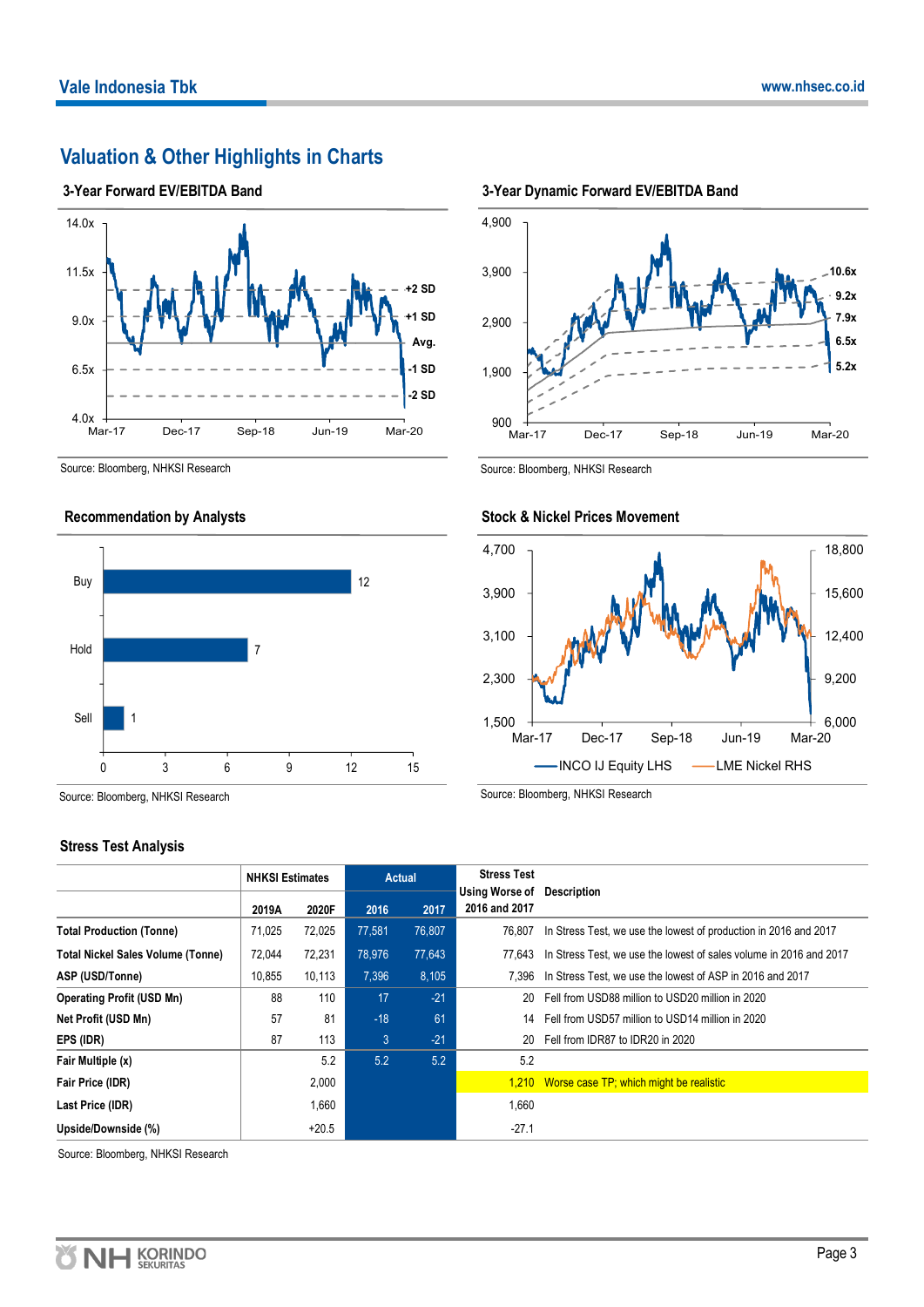# **Financial Review**

# **Quarterly Review**

|                         | 4Q18   | 1Q19           | 2Q19   | 3Q19 | 4Q19   |                 |           |       |            | 1Q20E |
|-------------------------|--------|----------------|--------|------|--------|-----------------|-----------|-------|------------|-------|
|                         |        |                |        |      | Actual | <b>Estimate</b> | YoY %     | QoQ % | Surprise % |       |
| <b>Income Statement</b> |        |                |        |      |        |                 |           |       |            |       |
| Revenue                 | 197    | 126            | 166    | 214  | 276    | 243             | 39.7      | 28.6  | 13.5       | 241   |
| <b>Gross Profit</b>     | 8      | $-23$          |        | 44   | 95     | 72              | 1164.5    | 117.9 | 32.5       | 28    |
| <b>EBIT</b>             | $-2$   | $-29$          | $-11$  | 42   | 89     | 68              | $-4082.6$ | 111.0 | 30.7       | 21    |
| <b>EBITDA</b>           | 30     | $\overline{2}$ | 14     | 82   | 125    | 101             | 316.7     | 53.4  | 23.7       | 51    |
| Net Profit              | 5      | $-20$          | -9     | 34   | 58     | 55              | 999.2     | 73.4  | 6.9        | 17    |
| <b>Margin</b>           |        |                |        |      |        |                 |           |       |            |       |
| Gross Margin            | 3.8    | $-18.4$        | 0.3    | 20.4 | 34.6   | 29.7            | 30.8      | 14.2  | 5.0        | 11.4  |
| <b>EBIT Margin</b>      | $-1.1$ | $-23.1$        | $-6.6$ | 19.6 | 32.2   | 28.0            | 33.3      | 12.6  | 4.2        | 8.8   |
| <b>EBITDA Margin</b>    | 15.3   | 1.7            | 8.3    | 38.2 | 45.5   | 41.8            | 30.3      | 7.4   | 3.7        | 21.2  |
| Net Profit Margin       | 2.7    | $-15.9$        | $-5.7$ | 15.7 | 21.2   | 22.5            | 18.5      | 5.5   | $-1.3$     | 7.0   |

Unit: USD mn, %

Source: Company Data, NHKSI Research

## **Earnings Revisions**

|                         |            | 2020F | 2021F  | 2022F  |
|-------------------------|------------|-------|--------|--------|
| <b>Income Statement</b> |            |       |        |        |
| Revenue                 | -Revised   | 810   | 850    | 910    |
|                         | -Previous  | 801   | 858    |        |
|                         | -Change %  | 1.1   | $-0.9$ |        |
|                         | -Consensus | 835   | 922    | 943    |
| <b>Gross Profit</b>     | -Revised   | 130   | 148    | 164    |
|                         | -Previous  | 105   | 159    |        |
|                         | -Change %  | 24.4  | $-7.1$ |        |
|                         | -Consensus | 142   | 197    | 230    |
| EBIT                    | -Revised   | 110   | 126    | 141    |
|                         | -Previous  | 83    | 103    |        |
|                         | -Change %  | 32.0  | 22.9   |        |
|                         | -Consensus | 138   | 193    | 189    |
| <b>EBITDA</b>           | -Revised   | 231   | 261    | 289    |
|                         | -Previous  | 217   | 242    |        |
|                         | -Change %  | 6.3   | 7.6    |        |
|                         | -Consensus | 255   | 310    | 303    |
| Net Profit              | -Revised   | 81    | 95     | $113$  |
|                         | -Previous  | 69    | 89     |        |
|                         | -Change %  | 18.7  | 11.4   |        |
|                         | -Consensus | 91    | 125    | 140    |
| <b>Margin</b>           |            |       |        |        |
| Gross Margin            | -Revised   | 16.1  | 17.4   | 18.0   |
|                         | -Previous  | 13.1  | 18.5   |        |
| <b>EBIT Margin</b>      | -Revised   | 13.5  | 14.9   | 15.5   |
|                         | -Previous  | 10.4  | 12.0   |        |
| <b>EBITDA Margin</b>    | -Revised   | 28.5  | 30.7   | 31.8   |
|                         | -Previous  | 27.1  | 28.3   |        |
| Net Profit Margin       | -Revised   | 10.0  | $11.2$ | $12.4$ |
|                         | -Previous  | 8.6   | 10.0   |        |

Unit: USD mn, %

Source: Company Data, NHKSI Research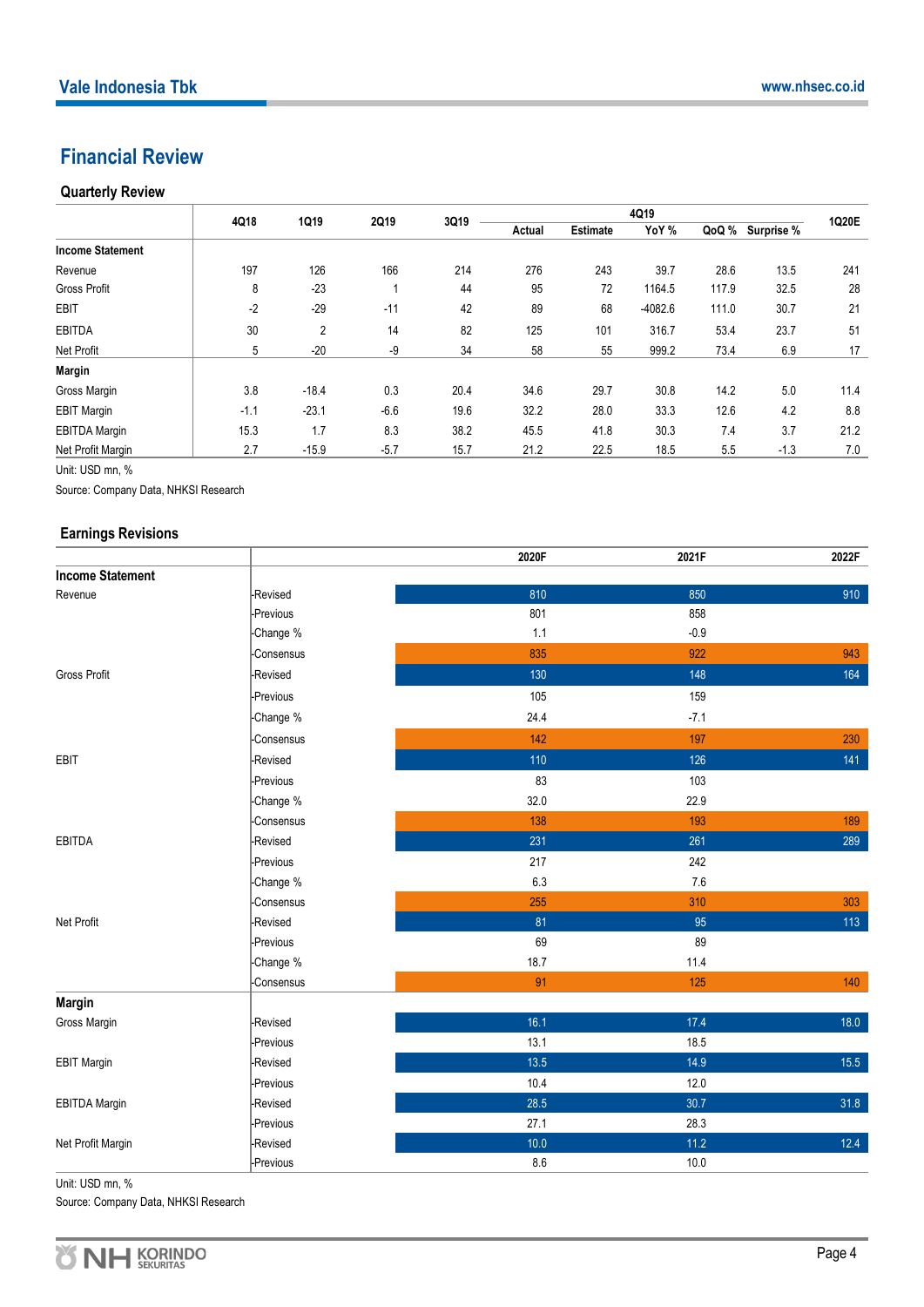# **Company Overview**

PT Vale Indonesia Tbk (INCO) established on July 25, 1968 and listed on IDX 1990 is an integrated nickel mining and processing company whose operational processing plants are situated in South Sulawesi Province. Vale Canada Limited as the major shareholder of INCO is a Brazil-headquartered multi-mining company, a reputable global leader of iron ore production, and the world's second-largest nickel producer. INCO mines nickel laterite to produce nickel in matte, applies pyrometallurgy technology to produce nickel at an average volume of 75,000 metric tons, and owns the total concession area of 118,017 hectares in Sorowako, Bahodopi, Pomalaa. Its overall nickel production is exported to Canada-headquartered Vale Canada Limited and Japan-headquartered Sumitomo Metal Co., Ltd.



**Earnings & Growth Movement**



# **Asia Pacific Peers Comparison**

|                                    | <b>Market Cap</b> |          |          |             | Total Asset Sales LTM Net Profit LTM Net Profit Growth Net Profit Margin ROE LTM |      |      | <b>P/ELTM</b> | P/BV |
|------------------------------------|-------------------|----------|----------|-------------|----------------------------------------------------------------------------------|------|------|---------------|------|
|                                    | $(USD \, mn)$     | (USD mn) | (USD mn) | $(USD\ mn)$ | LTM (%)                                                                          | (%)  | (%)  | (x)           | (x)  |
| Indonesia                          |                   |          |          |             |                                                                                  |      |      |               |      |
| <b>VALE INDONESIA TBK</b>          | 1,293             | 2,222    | 782      | 57          | 467.7                                                                            | 7.3  | 3.0  | 10.8          | 0.7  |
| ANEKA TAMBANG TBK                  | 783               | 2,309    | 2,083    | 56          | $-26.8$                                                                          | 2.7  | 4.1  | 13.0          | 0.6  |
| <b>CENTRAL OMEGA RESOURCES TBK</b> | 37                | 184      | 44       |             | N/A                                                                              | 1.7  | 1.2  | 15.6          | 0.6  |
| China                              |                   |          |          |             |                                                                                  |      |      |               |      |
| ZHONGJIN GOLD CORP                 | 3,819             | 5,532    | 5,254    | 20          | $-24.8$                                                                          | 0.4  | 1.0  | N/A           | 1.9  |
| <b>YINTAI RESOURCES</b>            | 3,784             | 1,553    | 731      | 122         | 45.6                                                                             | 16.7 | 9.8  | N/A           | 3.0  |
| <b>INNER MONGOLIA</b>              | 1,942             | 2,918    | 3,307    | 123         | $-7.4$                                                                           | 3.7  | 8.0  | N/A           | 1.2  |
| <b>Taiwan</b>                      |                   |          |          |             |                                                                                  |      |      |               |      |
| KING SLIDE WORKS                   | 1,009             | 425      | 158      | 50          | $-12.3$                                                                          | 32.0 | 15.0 | 12.2          | 2.8  |
| Australia                          |                   |          |          |             |                                                                                  |      |      |               |      |
| NICKEL ASIA CORP                   | 497               | 879      | 337      | 29          | $-58.0$                                                                          | 8.6  | 5.0  | 8.0           | 0.8  |

Source: Bloomberg, NHKSI Research

Source: Company Data, NHKSI Research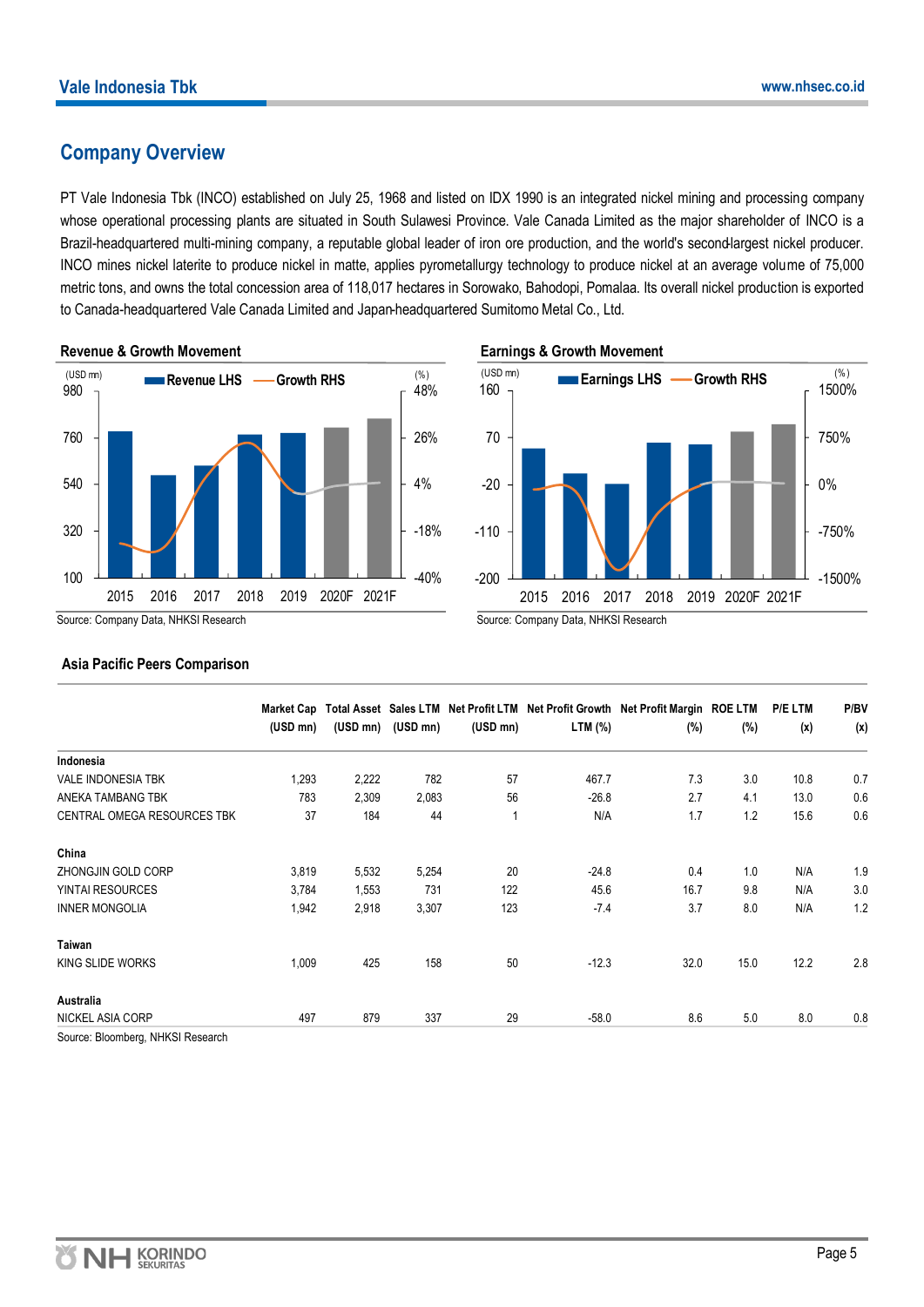# **Financial Summary**

|                           | <b>INCOME STATEMENT</b> |          |          |          | <b>PROFITABILITY &amp; STABILITY</b> |                          |          |          |          |
|---------------------------|-------------------------|----------|----------|----------|--------------------------------------|--------------------------|----------|----------|----------|
| (USD mn)                  | 2019/12A                | 2020/12F | 2021/12F | 2022/12F |                                      | 2019/12A                 | 2020/12F | 2021/12F | 2022/12F |
| <b>Revenue</b>            | 782                     | 810      | 850      | 910      | <b>ROE</b>                           | 2.9%                     | 4.1%     | 4.6%     | 5.2%     |
| Growth                    | 0.7%                    | 3.6%     | 5.0%     | 7.0%     | <b>ROA</b>                           | 2.6%                     | 3.5%     | 3.9%     | 4.4%     |
| <b>COGS</b>               | (666)                   | (680)    | (702)    | (746)    | <b>ROIC</b>                          | 2.9%                     | 4.1%     | 4.7%     | 5.3%     |
| <b>Gross Profit</b>       | 116                     | 130      | 148      | 164      | Cash Dividend (IDR bn)               |                          |          |          |          |
| Gross Margin              | 14.9%                   | 16.1%    | 17.4%    | 18.0%    | Dividend Yield                       | $\overline{\phantom{0}}$ |          |          |          |
| <b>Operating Expenses</b> | (28)                    | (20)     | (21)     | (23)     | Payout Ratio                         |                          |          |          |          |
| <b>EBIT</b>               | 88                      | 110      | 126      | 141      | <b>DER</b>                           | 14.5%                    | 22.7%    | 21.4%    | 22.2%    |
| <b>EBIT Margin</b>        | 11.3%                   | 13.5%    | 14.9%    | 15.5%    | Net Gearing                          | 0.4%                     | 0.0%     | 0.0%     | 0.0%     |
| Depreciation              | 133                     | 121      | 134      | 148      | LT Debt to Equity                    | $0.0\%$                  | 0.0%     | 0.0%     | 0.0%     |
| <b>EBITDA</b>             | 221                     | 231      | 261      | 289      | Capitalization Ratio                 | 0.1%                     | 0.0%     | $0.0\%$  | 0.0%     |
| <b>EBITDA Margin</b>      | 28.2%                   | 28.5%    | 30.7%    | 31.8%    | <b>Equity Ratio</b>                  | 118.8%                   | 124.1%   | 130.4%   | 137.3%   |
| Interest Expenses         | (4)                     | (1)      |          |          | Debt Ratio                           | 0.1%                     | 0.0%     | 0.0%     | 0.0%     |
| <b>EBT</b>                | 89                      | 110      | 125      | 139      | <b>Financial Leverage</b>            | 226.9%                   | 226.2%   | 234.0%   | 230.2%   |
| Income Tax                | (32)                    | (29)     | (29)     | (26)     | <b>Current Ratio</b>                 | 430.8%                   | 276.9%   | 311.6%   | 319.9%   |
| Minority Interest         |                         |          |          |          | Par Value (IDR)                      | 25                       | 25       | 25       | 25       |
| <b>Net Profit</b>         | 57                      | 81       | 95       | 113      | Total Shares (mn)                    | 9,936                    | 9,936    | 9,936    | 9,936    |
| Growth                    | -6.7%                   | 43.4%    | 17.1%    | 18.4%    | Share Price (IDR)                    | 3,640                    | 2,000    | 2,000    | 2,000    |
| <b>Net Profit Margin</b>  | 7.3%                    | 10.0%    | 11.2%    | 12.4%    | Market Cap (IDR tn)                  | 36.2                     | 19.9     | 19.9     | 19.9     |

| (USD mn)                       | 2019/12A | 2020/12F                 | 2021/12F | 2022/12F                 |                   | 2019/12A | 2020/12F | 2021/12F | 2021/12F         |
|--------------------------------|----------|--------------------------|----------|--------------------------|-------------------|----------|----------|----------|------------------|
| Cash                           | 249      | 445                      | 543      | 654                      | Price/Earnings    | 41.8x    | 17.7x    | 15.2x    | 12.9             |
| <b>Receivables</b>             | 107      | 146                      | 120      | 164                      | Price/Book Value  | 1.3x     | 0.7x     | 0.7x     | 0.7              |
| <b>Inventories</b>             | 148      | 135                      | 157      | 153                      | Price/Sales       | 3.3x     | 1.8x     | 1.7x     | 1.6              |
| <b>Total Current Assets</b>    | 588      | 828                      | 922      | 1,074                    | PE/EPS Growth     | $-6.2x$  | 0.4x     | 0.9x     | 0.7              |
| Net Fixed Assets               | 1.467    | 1.403                    | 1.412    | 1.413                    | EV/EBITDA         | 11.7x    | 6.1x     | 5.4x     | 4.9 <sub>2</sub> |
| <b>Other Non Current Asset</b> | 167      | 180                      | 168      | 170                      | <b>EV/EBIT</b>    | 29.3x    | 12.8x    | 11.2x    | 10.0             |
| <b>Total Assets</b>            | 1,634    | 1,583                    | 1,580    | 1,583                    | $EV$ (IDR bn)     | 35.921   | 19,427   | 19.330   | 19,218           |
| Payables                       | 97       | 70                       | 86       | 63                       | Sales CAGR (3-Yr) | 10.2%    | 8.8%     | 3.1%     | 5.2%             |
| ST Bank Loan                   |          | $\overline{\phantom{0}}$ |          | $\overline{\phantom{0}}$ | EPS CAGR (3-Yr)   | 219.7%   | 10.4%    | 15.3%    | 11.5%            |
| LT Debt                        | 0        | $\overline{\phantom{a}}$ |          | ۰.                       | Basic EPS (IDR)   | 87       | 113      | 131      | 155              |
| <b>Total Liabilities</b>       | 281      | 446                      | 442      | 483                      | Diluted EPS (IDR) | 87       | 113      | 131      | 155              |
| Capital Stock & APIC           | 414      | 414                      | 414      | 414                      | BVPS (IDR)        | 2.716    | 2,729    | 2,841    | 2,975            |
| <b>Retained Earnings</b>       | 1,528    | 1.551                    | 1.646    | 1.759                    | Sales PS (IDR)    | 1,094    | 1,125    | 1,172    | 1,245            |
| <b>Total Equity</b>            | 1.942    | 1,965                    | 2.061    | 2,173                    | DPS (IDR)         | N/A      | N/A      | N/A      | N/A              |

# **CASH FLOW STATEMENT**

| (USD mn)                   | 2019/12A | 2020/12F | 2021/12F | 2022/12F | <b>By Geography</b>  |      | % Shareholders      | %    |
|----------------------------|----------|----------|----------|----------|----------------------|------|---------------------|------|
| Operating Cash Flow        | 137      | 323      | 230      | 261      | Canada               | 70.1 | Vale SA             | 58.7 |
| <b>Investing Cash Flow</b> | (166)    | (125)    | (151)    | (173)    | Japan                |      | 24.9 Sumitomo Metal | 20.1 |
| Financing Cash Flow        | (23)     | 13       | 18       | 24       | <b>United States</b> |      | 2.0 Norges Bank     | 1.26 |
| <b>Net Changes in Cash</b> | (53)     | 210      | 97       | 112      | Norway               |      | 1.5 Vanguard Group  | 0.71 |

Source: Company Data, NHKSI Research

# **INCOME STATEMENT PROFITABILITY & STABILITY**

| (USD mn)                  | 2019/12A | 2020/12F | 2021/12F | 2022/12F |                           | 2019/12A | 2020/12F       | 2021/12F | 2022/12F |
|---------------------------|----------|----------|----------|----------|---------------------------|----------|----------------|----------|----------|
| Revenue                   | 782      | 810      | 850      | 910      | <b>ROE</b>                | 2.9%     | 4.1%           | 4.6%     | 5.2%     |
| Growth                    | 0.7%     | 3.6%     | 5.0%     | 7.0%     | <b>ROA</b>                | 2.6%     | 3.5%           | 3.9%     | 4.4%     |
| COGS                      | (666)    | (680)    | (702)    | (746)    | <b>ROIC</b>               | 2.9%     | 4.1%           | 4.7%     | 5.3%     |
| Gross Profit              | 116      | 130      | 148      | 164      | Cash Dividend (IDR bn)    |          |                |          |          |
| Gross Margin              | 14.9%    | 16.1%    | 17.4%    | 18.0%    | <b>Dividend Yield</b>     |          | $\blacksquare$ |          |          |
| <b>Operating Expenses</b> | (28)     | (20)     | (21)     | (23)     | Payout Ratio              |          |                |          |          |
| EBIT                      | 88       | 110      | 126      | 141      | DER                       | 14.5%    | 22.7%          | 21.4%    | 22.2%    |
| EBIT Marqin               | 11.3%    | 13.5%    | 14.9%    | 15.5%    | Net Gearing               | 0.4%     | 0.0%           | $0.0\%$  | $0.0\%$  |
| Depreciation              | 133      | 121      | 134      | 148      | LT Debt to Equity         | $0.0\%$  | 0.0%           | $0.0\%$  | $0.0\%$  |
| EBITDA                    | 221      | 231      | 261      | 289      | Capitalization Ratio      | 0.1%     | 0.0%           | $0.0\%$  | $0.0\%$  |
| EBITDA Marqin             | 28.2%    | 28.5%    | 30.7%    | 31.8%    | Equity Ratio              | 118.8%   | 124.1%         | 130.4%   | 137.3%   |
| <b>Interest Expenses</b>  | (4)      | (1)      |          | Ξ.       | Debt Ratio                | 0.1%     | $0.0\%$        | $0.0\%$  | $0.0\%$  |
| EBT                       | 89       | 110      | 125      | 139      | <b>Financial Leverage</b> | 226.9%   | 226.2%         | 234.0%   | 230.2%   |
| Income Tax                | (32)     | (29)     | (29)     | (26)     | <b>Current Ratio</b>      | 430.8%   | 276.9%         | 311.6%   | 319.9%   |
| Minority Interest         |          |          |          |          | Par Value (IDR)           | 25       | 25             | 25       | 25       |
| Net Profit                | 57       | 81       | 95       | 113      | Total Shares (mn)         | 9,936    | 9,936          | 9,936    | 9,936    |
| Growth                    | $-6.7%$  | 43.4%    | 17.1%    | 18.4%    | Share Price (IDR)         | 3,640    | 2,000          | 2,000    | 2,000    |
| Net Profit Marqin         | 7.3%     | 10.0%    | 11.2%    | 12.4%    | Market Cap (IDR tn)       | 36.2     | 19.9           | 19.9     | 19.9     |
|                           |          |          |          |          |                           |          |                |          |          |

# **BALANCE SHEET VALUATION INDEX**

| 2019/12A                       | 2020/12F                 | 2021/12F                 | 2022/12F |                   | 2019/12A | 2020/12F | 2021/12F                                                     | 2021/12F             |
|--------------------------------|--------------------------|--------------------------|----------|-------------------|----------|----------|--------------------------------------------------------------|----------------------|
| 249                            | 445                      | 543                      | 654      | Price/Earnings    |          | 17.7x    | 15.2x                                                        | 12.9x                |
| 107                            | 146                      | 120                      | 164      | Price/Book Value  |          | 0.7x     |                                                              | 0.7x                 |
| 148                            | 135                      | 157                      | 153      | Price/Sales       |          | 1.8x     |                                                              | 1.6x                 |
| 588                            | 828                      | 922                      | 1,074    | PE/EPS Growth     |          | 0.4x     |                                                              | 0.7x                 |
| 1.467                          | 1.403                    | 1.412                    | 1.413    | EV/EBITDA         |          | 6.1x     | 5.4x                                                         | 4.9x                 |
| Other Non Current Asset<br>167 | 180                      | 168                      | 170      | EV/EBIT           |          | 12.8x    | 11.2x                                                        | 10.0x                |
| 1,634                          | 1,583                    | 1,580                    | 1,583    | $EV$ (IDR bn)     | 35.921   | 19.427   | 19.330                                                       | 19,218               |
| 97                             | 70                       | 86                       | 63       | Sales CAGR (3-Yr) | 10.2%    | 8.8%     | 3.1%                                                         | 5.2%                 |
|                                | ٠                        |                          | ٠        | EPS CAGR (3-Yr)   |          | 10.4%    | 15.3%                                                        | 11.5%                |
| 0                              | $\overline{\phantom{0}}$ | $\overline{\phantom{0}}$ | ٠        | Basic EPS (IDR)   | 87       | 113      | 131                                                          | 155                  |
| 281                            | 446                      | 442                      | 483      | Diluted EPS (IDR) | 87       | 113      | 131                                                          | 155                  |
| 414                            | 414                      | 414                      | 414      | BVPS (IDR)        | 2.716    | 2,729    | 2,841                                                        | 2,975                |
| 1,528                          | 1.551                    | 1.646                    | 1.759    | Sales PS (IDR)    | 1,094    | 1,125    | 1,172                                                        | 1,245                |
| 1.942                          | 1.965                    | 2.061                    | 2,173    | DPS (IDR)         | N/A      | N/A      | N/A                                                          | N/A                  |
|                                |                          |                          |          |                   |          |          | 41.8x<br>1.3x<br>3.3x<br>$-6.2x$<br>11.7x<br>29.3x<br>219.7% | 0.7x<br>1.7x<br>0.9x |

| <b>TOP OWNERSHIP</b> |                     |      |  |  |  |  |
|----------------------|---------------------|------|--|--|--|--|
| <b>By Geography</b>  | % Shareholders      | %    |  |  |  |  |
| Canada               | 70.1 Vale SA        | 58.7 |  |  |  |  |
| Japan                | 24.9 Sumitomo Metal | 20.1 |  |  |  |  |
| <b>United States</b> | 2.0 Norges Bank     | 1.26 |  |  |  |  |
| Norway               | 1.5 Vanguard Group  | 0.71 |  |  |  |  |